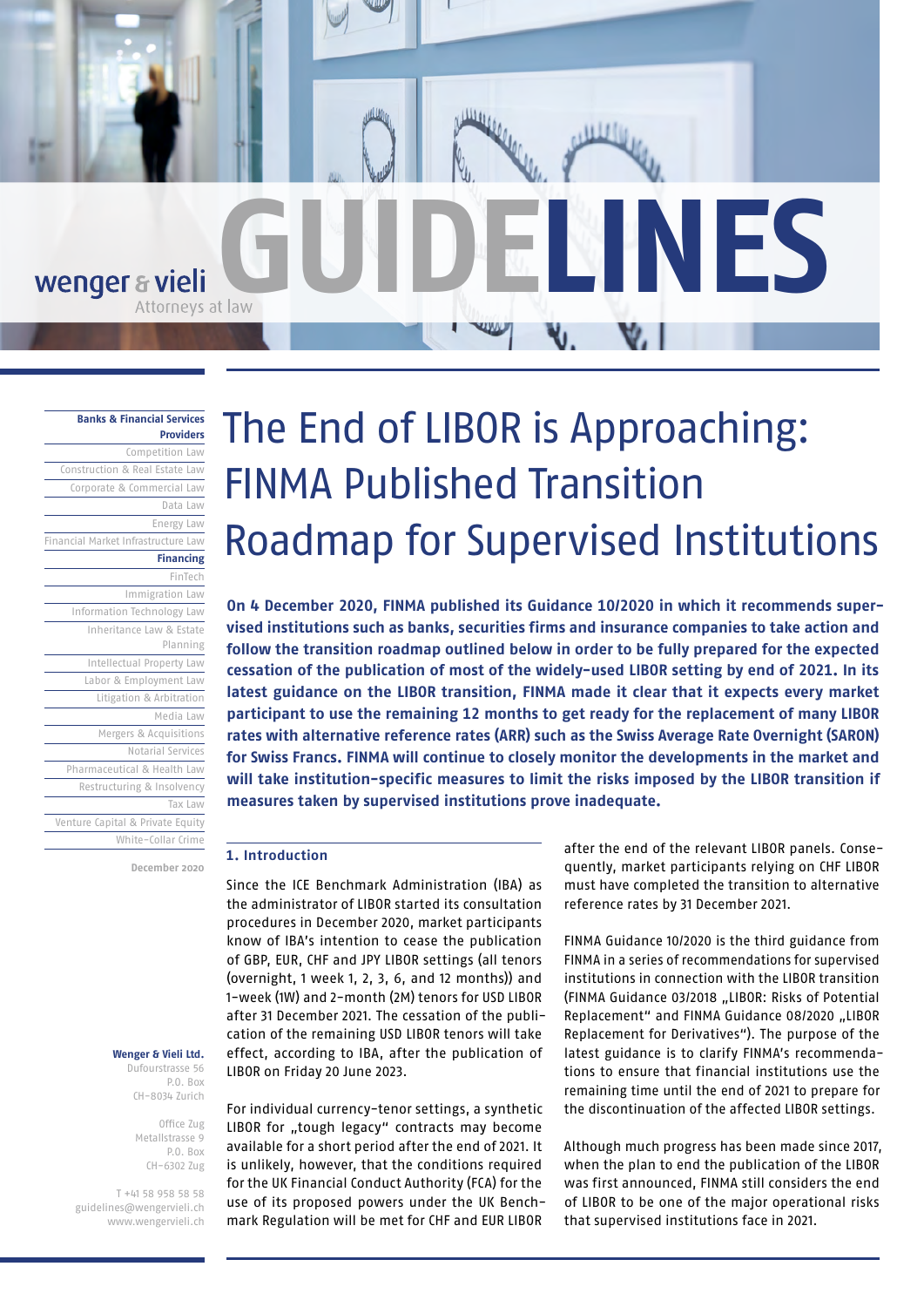

### **2. Transition Roadmap**

FINMA's transition roadmap follows the Financial Stability Board's global roadmap published on 16 October 2020 setting out a timetable for actions to be taken in order to enable a smooth and timely transition. It contains five milestones until the end  $of 2021$ 

#### **25 January 2021**

By 25 January 2021, supervised institutions who have LIBOR-linked OTC derivatives outstanding, should have **signed the ISDA 2020 IBOR Fallbacks Protocol.** In this context, FINMA has pointed out in its Guidance 08/2020 that after this date, supervised institutions should only enter into LIBOR based derivatives contracts with robust fallback clauses.

#### **31 January 2021**

By 31 January 2021, no new "tough legacy" con**tracts** should be concluded. Across all product types, it is recommended that no new transactions based on CHF or EUR LIBOR are entered into that mature January 2022 or later and do not contain robust fallback clauses. If possible, this rule is also to be applied to contracts based on GBP, JPY or USD LIBOR.

Moreover, by that date, lenders should be **ready to grant loans that are based on alternative reference rates** such as e.g. SARON instead of LIBOR.

# **31 March 2021**

Financial institutions should have carried out a full assessment to evaluate existing CHF and EUR LIBOR contracts that mature after 2021 and do not contain robust fallback clauses. Based on this assessment, financial institutions should prepare a **detailed project plan** outlining the steps to be taken to **reduce the volume of such contracts to a minimum by the end of 2021.**

To achieve this goal, supervised institutions are advised to reach out to counterparties of potential "tough legacy" contracts by 31 March 2021 at the latest to start the process of renegotiating such contracts or inserting robust fallback language into them. This approach applies to all products including capital instruments, floating rate notes and securitization transactions and not just to loans and derivatives.

With respect to tenors of LIBOR in GBP, JPY and USD which may be continued in 2022, affected institutions should nevertheless consider addressing the issue with their counterparty by agreeing on a conversion of those contracts to ARR.

#### **30 June 2021**

It is recommended that supervised institutions implement **the necessary changes to their systems and processes by 30 June 2021** to enable a smooth transition to ARR and the application of fallback rates.